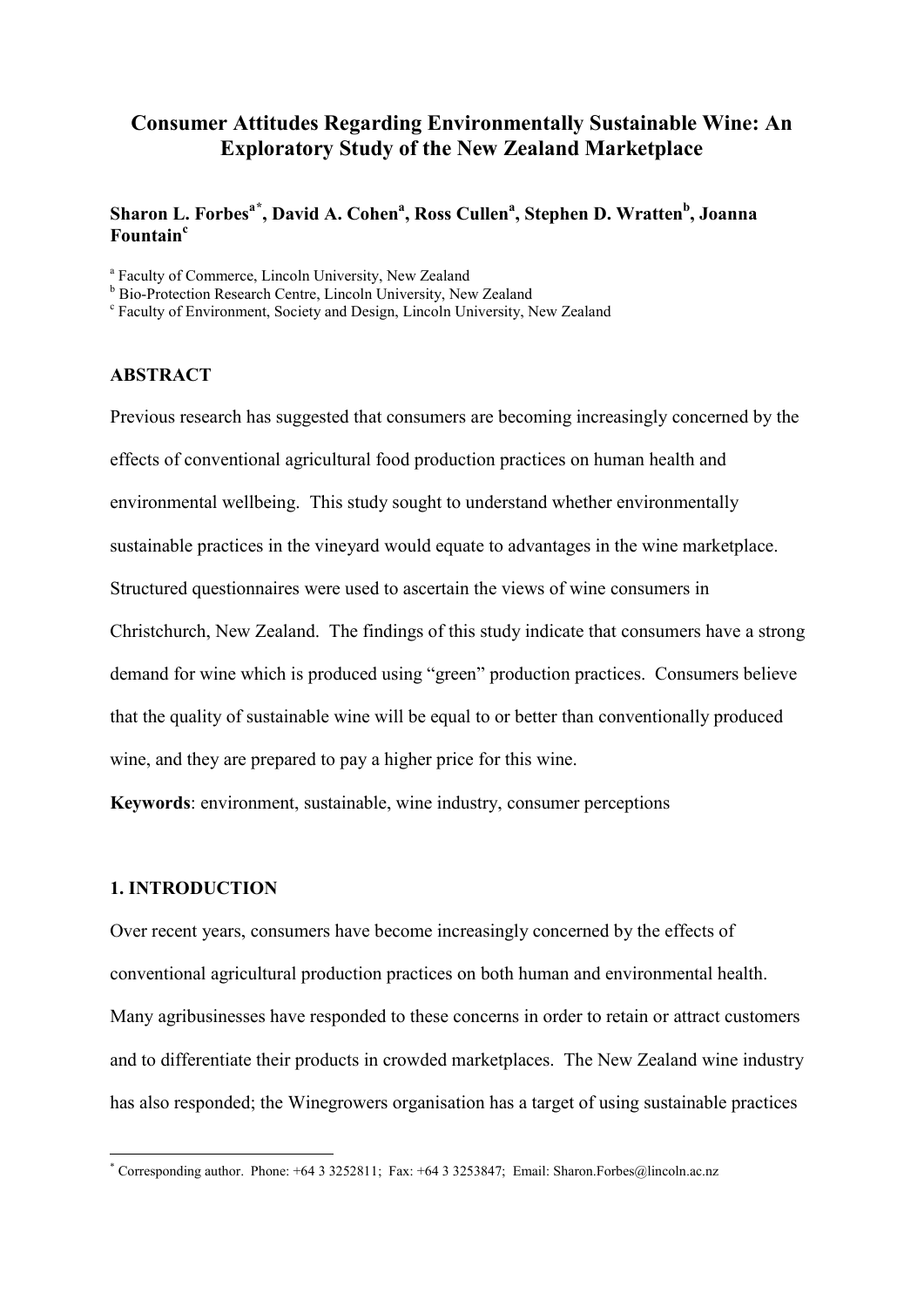across all grape and wine production in New Zealand by the 2012 vintage [26]. Many wine producers have already adopted balanced environmental strategies; these include the promotion of natural solutions to provide biological control of pests and diseases in the vineyards and other ecological engineering initiatives focused on areas such as pollination, soil fertility, filtering of vineyard effluent, and the restoration of natural habitats.

This study has examined consumer views in order to determine whether the adoption of environmentally sustainable practices will indeed provide a point of difference in the wine marketplace. One of the aims of this study was to assess the consumer demand for wines which have been produced using environmentally sustainable practices. In addition, this study examined consumer perceptions regarding the effect of environmentally sustainable practices on wine quality and price.

### **2. LITERATURE REVIEW**

Issues arising from agricultural production, such as soil erosion, nutrient run-off, effluent discharge, water pollution, water scarcity, decreased biodiversity and pest pressures, are a concern in many countries [1]. These issues are just as applicable to viticultural production as they are to other forms of horticultural or agricultural production. For example, wineries have been attributed as causing several environmental problems in the Napa valley, including soil erosion, habitat loss, pesticide drift and groundwater depletion [2]. In New Zealand, groundwater depletion is becoming an issue in Marlborough, which is the largest of the nation's wine-producing regions [3]. Sharples [4] noted that synthetic fertilisers, herbicides and pesticides are commonly used in most wine producing nations, and New Zealand is no exception.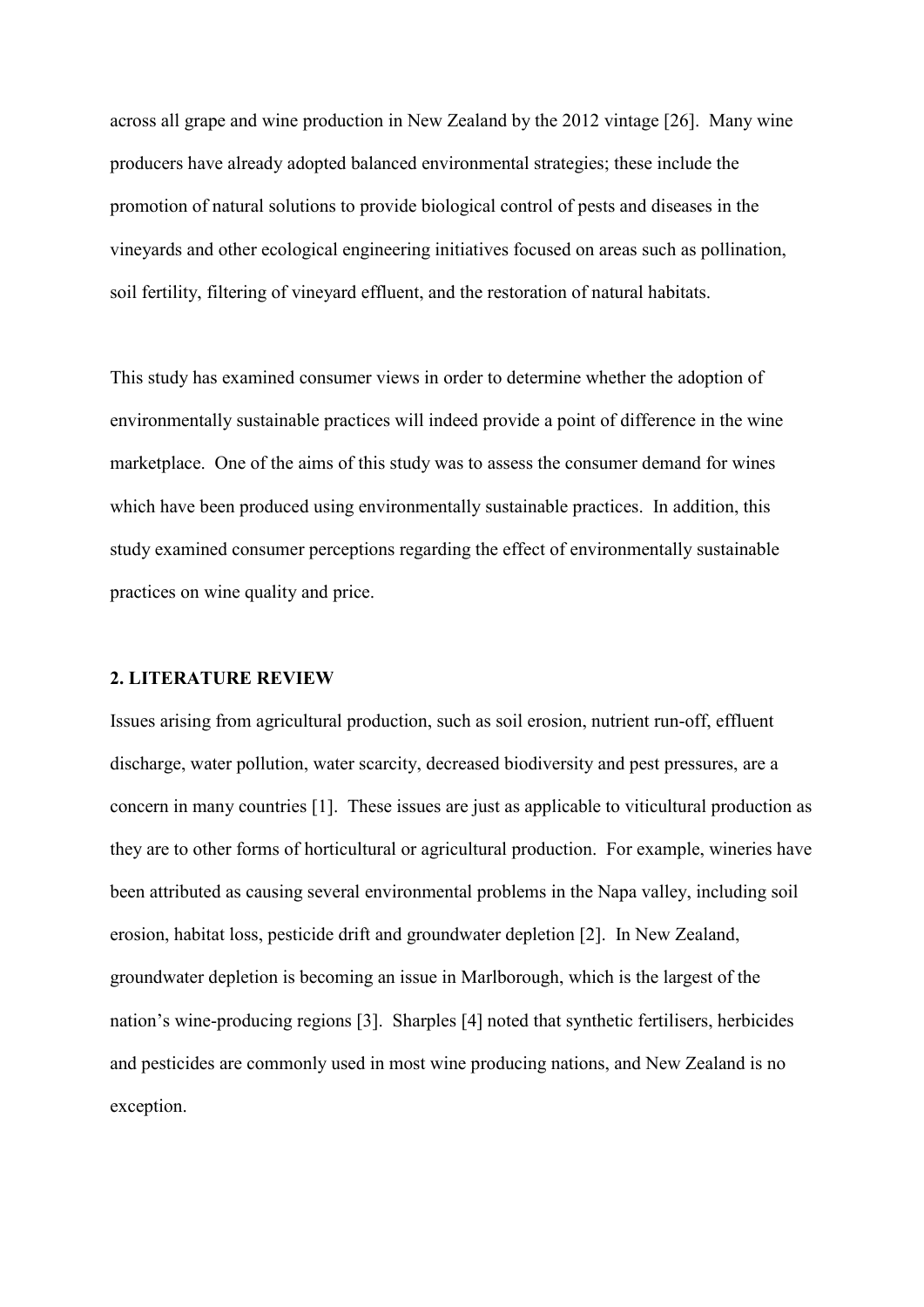There are numerous definitions of 'environmentally sustainable practices' in the literature. An Australian study suggested that the term implied a longer-term environmental focus including the management of desalination, soil degradation, pollution of water and air, chemical residues, and impacts to bio-diversity, during both production and marketing processes [5]. This study suggests that the term environmentally sustainable practices would include many of the biological and ecological strategies that have been adopted by some New Zealand wine producers.

At the heart of all sustainable production practices is a desire to meet the needs of today without damaging the ability of the environment to meet the needs of tomorrow. Warner [18] noted that sustainable wine production in California incorporates such practices as improved pest monitoring, increased use of less ecologically harmful pesticides, more precise measurement of fertiliser and water inputs, and an increased focus on soil fertility. Other Californian researchers have noted that sustainable vineyard practices include a reduction in all inputs (i.e. chemical fertilisers, insecticides, fungicides, herbicides, sulphur and water), as well as initiatives such as habitat restoration and the use of cover crops [28]. The New Zealand wine industry has instigated an integrated scorecard approach to sustainable production; a number of practices focused on soils and fertilisers, sward and irrigation management, and pests and diseases, are recommended in the SWNZ scheme [3].

Consumers around the world are becoming increasingly concerned with ethical, environmental and health issues associated with conventional production practices [6,7,8]. Brugarolas Molla-Bauza et al. [7] noted that these factors are especially important for consumers when they are considering the purchase of food products. In particular, recent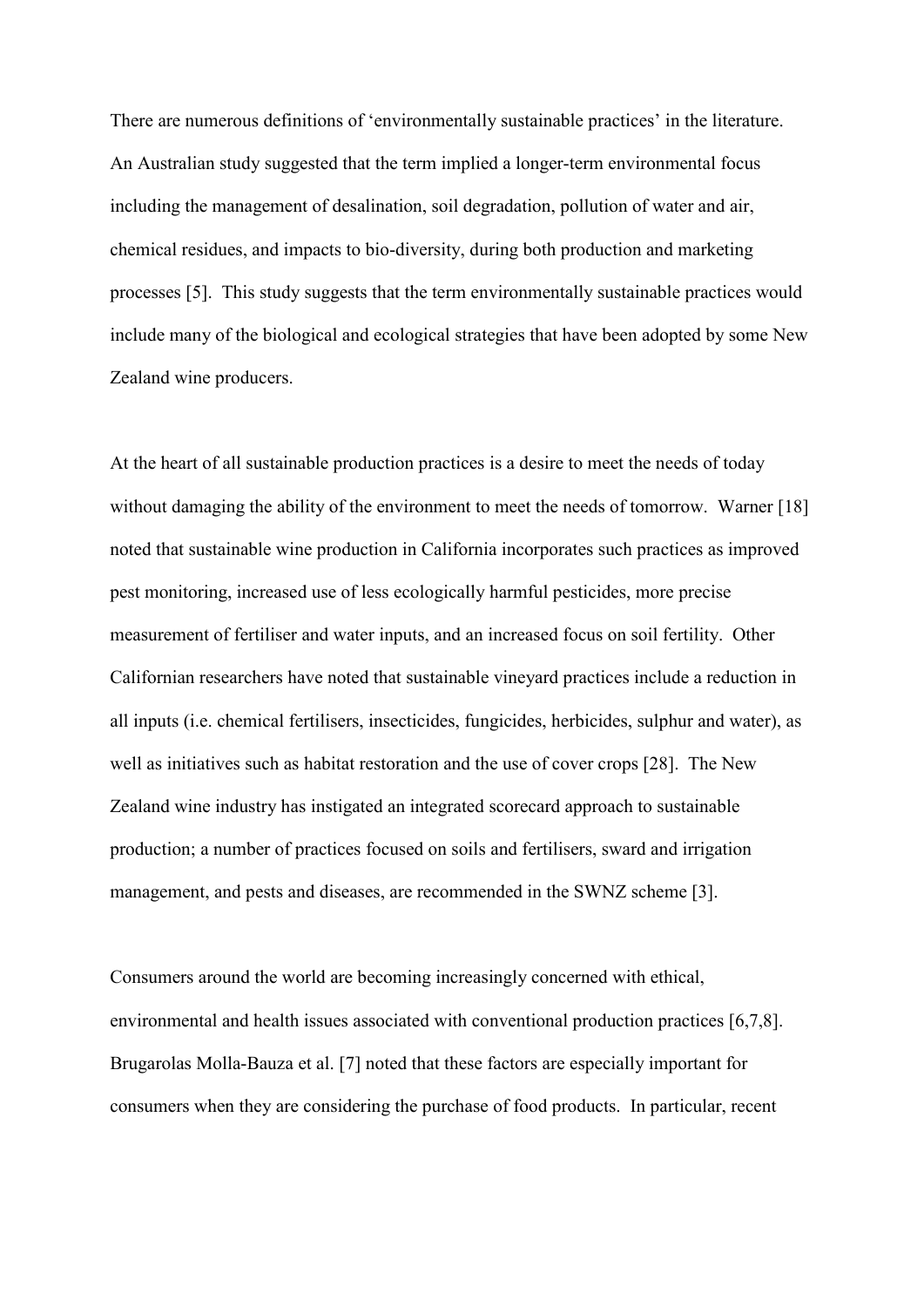food safety scares in Europe have raised consumer awareness of issues arising from intensive production methods, especially the use of synthetic fertilisers and pesticides [6].

Consumer concern over conventional production practices has lead to an increased demand for products which have been made by processes which take environmental issues into account, such as organic or sustainable practices [6,9,10,11]. For example, Saunders et al. [10] noted that organic exports from New Zealand have grown from NZ\$12 million in 1997 to a value of NZ\$70 million in 2001. An increased demand for green products has also been reported with specific reference to wine [4], and organic wine specialists in the UK have reported a growth in sales of 300% over the period from 1989-1991 [12].

Whilst many authors have discussed the increased demand from consumers for green products, some studies have reported a mismatch between consumer preferences and their purchase decisions. An Australian study reported that growers and packers do not believe that there is a demand from their customers for environmentally sustainable products [5]. Similarly, Scott [13] suggested that consumers have quite high awareness of organic wines, but that this does not translate into a significant purchasing demand. Jack [14] reported that only 11% of UK food purchase decisions are significantly influenced by green factors.

The increase in the supply of "green" products has also arisen from producers' responding to retailer demands for improved food safety and quality [5,6]. Improvements that have been introduced to market-entry requirements, industry regulations, and government legislation have also contributed to an increased focus on environmentally sustainable production. Many authors have noted that companies are "going green" in order to differentiate their products and to gain a competitive advantage in aggressive markets [5,7,15,16,17,18]. Finally, some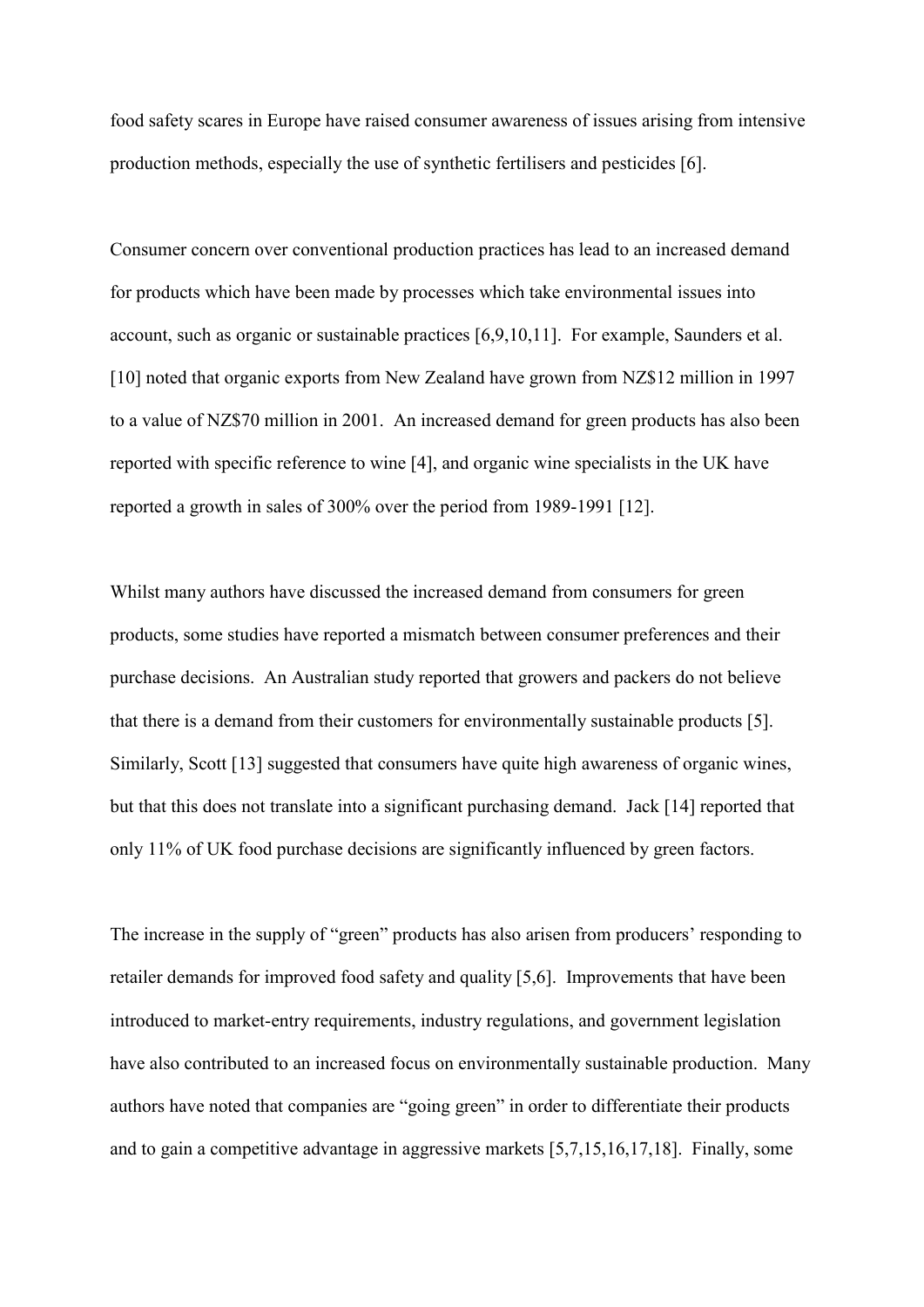growers have moved to adopt new practices which lower chemical usage in order to benefit from decreased input costs [19]. The adoption of environmentally sound practices by wine producers in New Zealand's Waipara wine region have resulted in cost savings through reduced applications of synthetic sprays and fertilisers [27].

It is likely that demand for environmentally responsible products is higher amongst European and North American food consumers than it is amongst New Zealand consumers. Previous research has suggested that New Zealand consumers have little interest in purchasing "green" food products in comparison to their European counterparts [10]. Lyons et al. [6] noted that consumers in Australia and New Zealand are accepting of government and industry messages stating that food items are safe to eat and have been produced using 'clean and green' practices. It is unclear if this level of acceptance applies to wine purchasing consumers. Our first hypotheses examine consumer views regarding sustainably produced wine, in terms of both consumer preference for drinking such products and purchase intentions towards these wines:

- *H1a Consumers prefer to drink wine that has been produced using environmentally sustainable practices.*
- *H1b Consumers intend to purchase sustainably produced wines over conventionally produced wines of similar quality and price.*

Whilst many physical product attributes are obvious to a consumer at the time of purchase, environmental attributes are difficult to detect [11]. Producers must therefore use some form of eco-label to provide consumers with information about the manner in which the product has been made and to give them an element of trust.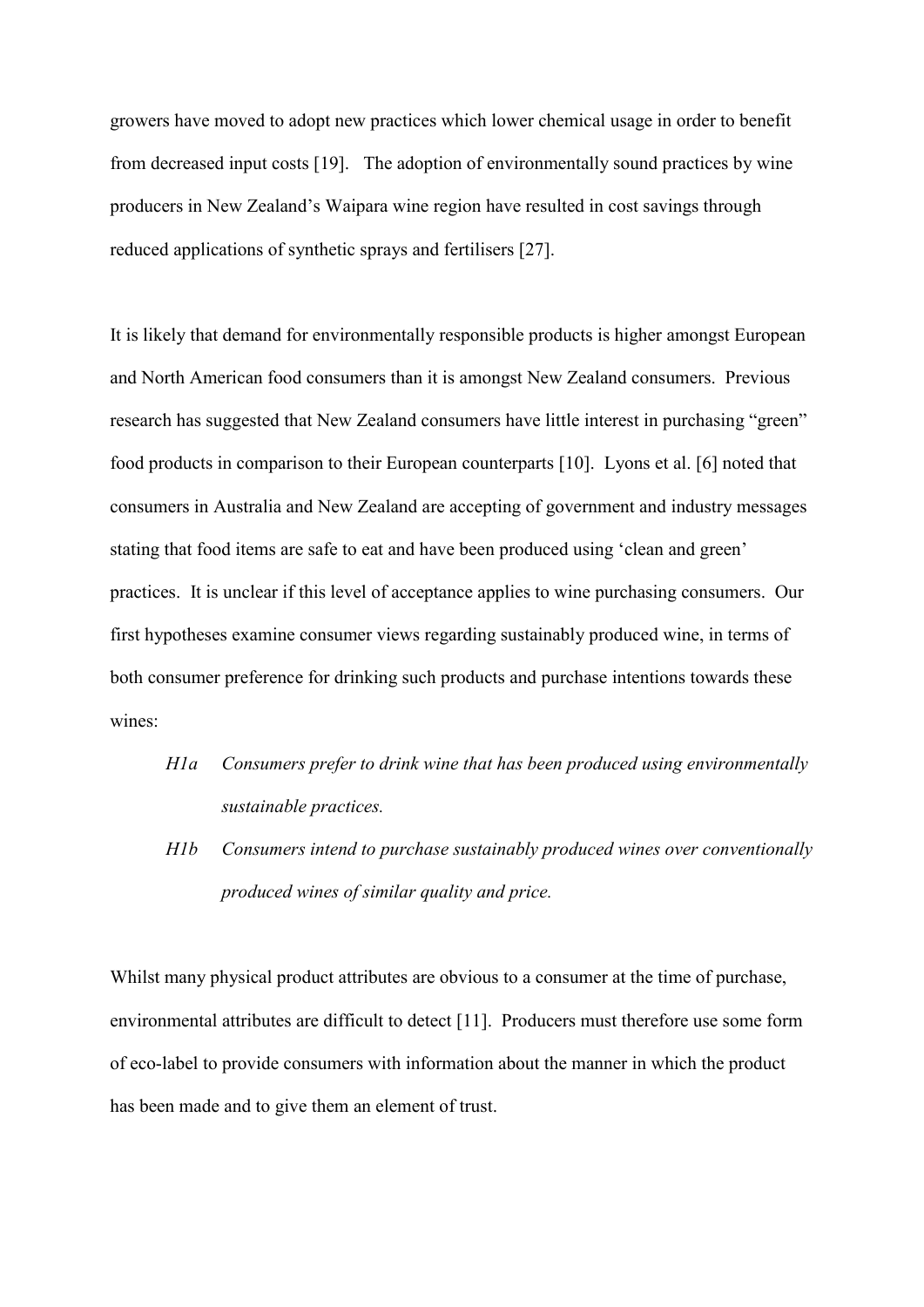Some authors have questioned the usefulness of eco-labels as consumers are limited in their ability to process information [10]. Vermeir and Verbeke [8] suggested that consumers are often unable to make informed purchase decisions because the benefits associated with sustainable products are poorly communicated to them and because they have limited knowledge of agricultural production practices. Warner [18] noted, however, that it is often difficult for producers to communicate complicated farming practices to consumers. Others have also argued that consumers are confused by environmentally sustainable labels and are sceptical of "green" claims [5,16]. In contrast, an American report suggested that around half of all adult consumers look for environmental labelling on products [20], and an Australian study reported that 76% of consumer purchase decisions were influenced by environmental messages on product labels [11]. Indeed, D'Souza et al. [11] claim that consumers are aware of, and have a demand for, information regarding the environmental attributes of a product. Based upon the findings of Phillips [20] and D'Souza et al. [11], our second hypothesis is:

# *H2 Consumers want to be informed through labelling of which wines have been produced using environmentally sustainable practices.*

The literature presents somewhat divergent findings regarding consumer views on the effect of environmentally focused practices on product quality. Peattie [16] reported that around a third of all Americans believed that green products were technically inferior to those which were produced without any environmental care. Similarly, D'Souza et al. [11] found that only a quarter of the consumers in their Australian study perceived green products to be of lower quality than alternative products. The findings of both the Peattie [16] and the D'Souza et al. [11] studies clearly suggest that a majority of consumers do not perceive that products produced with an environmental focus will be of inferior quality to those which are produced using conventional practices.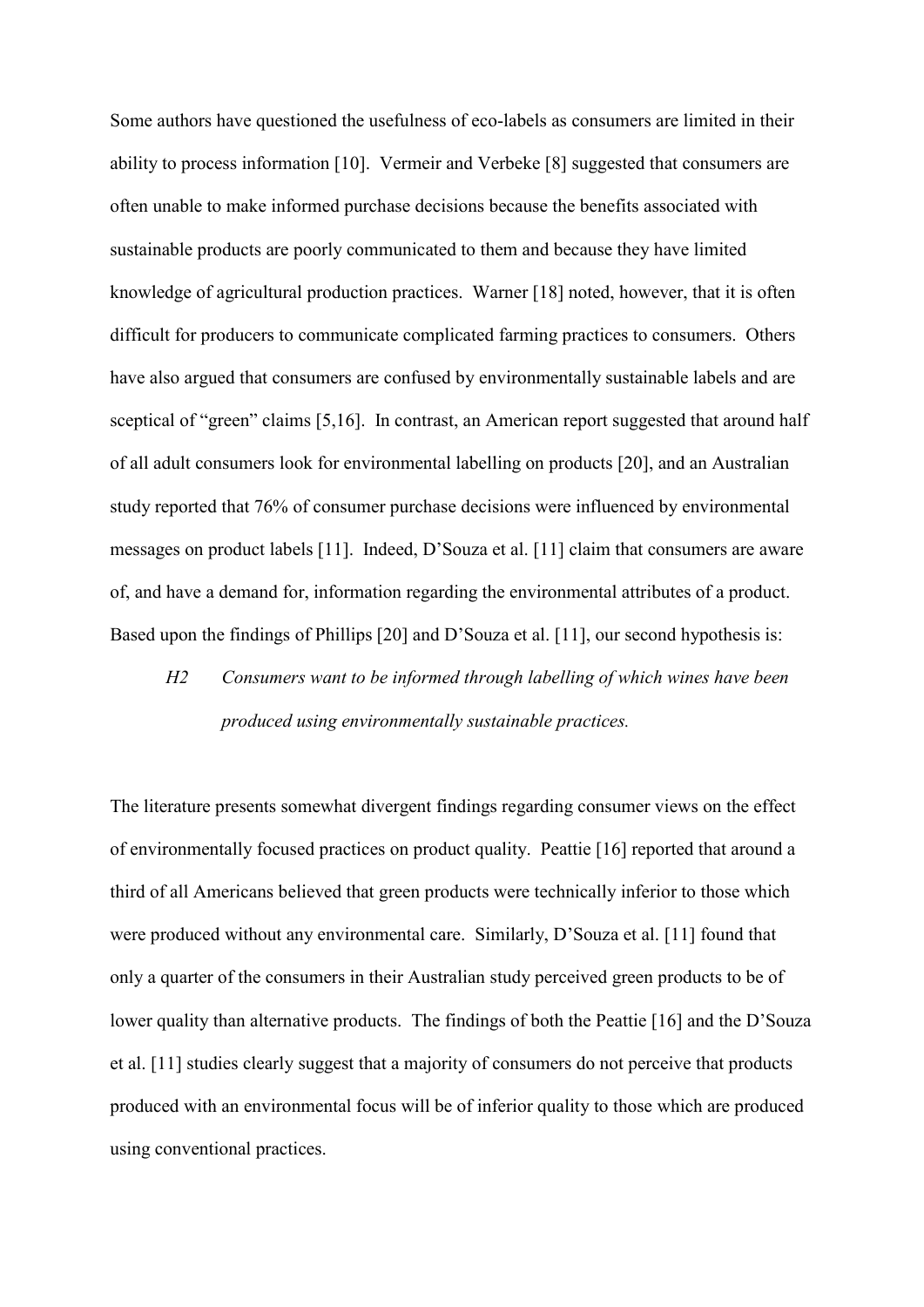Conversely, Bhaskaran et al. [5] suggested that consumers find organic foods to be less aesthetically appealing than conventional products. A content analysis of previous studies revealed that quality parameters such as ethanol, sugar and acid levels were not significantly different in wines produced using organic and conventional viticultural [21], but no literature has been found to have examined consumer views regarding their perceptions of the quality of 'green' wines. Our third hypothesis explores this area:

# *H3 Consumers believe that environmentally sustainable practices have no effect on wine quality.*

A lack of consensus is also evident when reviewing the literature related to the pricing of green products. Some authors are sceptical that consumers will accept paying more for green products [5,15,16]. In a study of attitudes toward Colorado wines, the premium that consumers were willing to pay for an environmentally friendly wine was calculated at just 13 cents over the per bottle base price of \$10 [22]. This result supports Fairweather et al. [19] who suggested that wine was a product for which the adoption of environmentally focused practices would not attract any significant price premium in the marketplace.

In other cases, authors have suggested that consumers are willing to pay a premium for ecolabelled products because of such added benefits as food safety, quality, animal welfare and environmental wellbeing associated with these products [10]. A study of Spanish consumers reported that the average premium they were willing to pay for an organic wine was around 16% above the price of a conventional wine [7]. In a study of Australian consumers, almost 60% held the perception that environmentally safe products would be more expensive than conventional products, but almost 70% of respondents indicated that they would purchase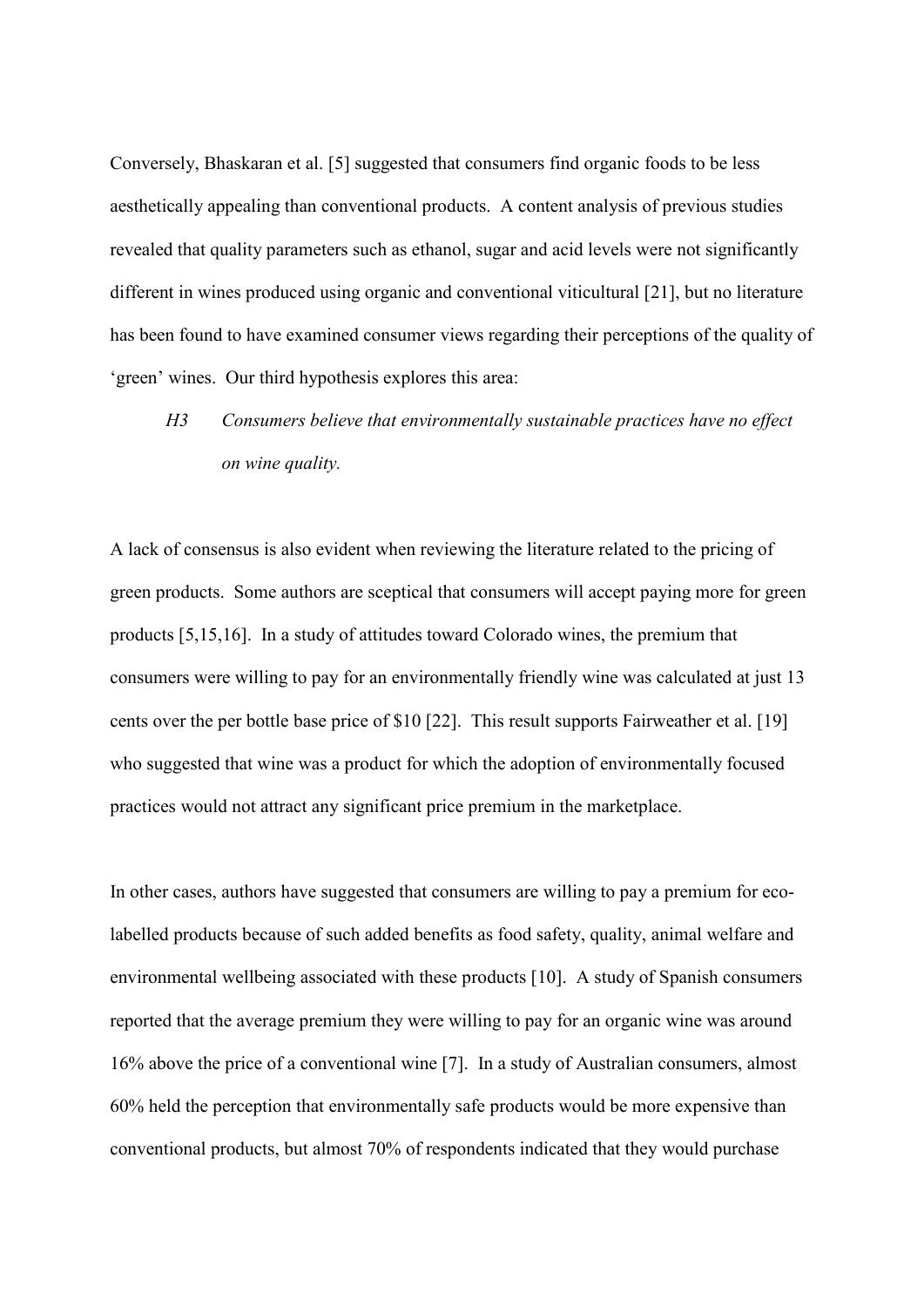these products even if they were more expensive than the alternatives [11]. Jack [14] reported that 59% of global consumers and 45% of UK consumers are happy to pay a higher price for green products. Based on these studies, our final hypotheses are thus:

- *H4a Consumers perceive that the adoption of environmentally sustainable practices will increase the price of wine.*
- *H4b Consumers are prepared to pay a premium for wine produced using environmentally sustainable practices.*

### **3. METHOD**

Data was collected via an intercept of retail shoppers using an interviewer administered questionnaire. Interviews were conducted inside a total of eleven supermarkets, general liquor stores, and specialty wine stores located in the city of Christchurch, New Zealand. Christchurch is the second largest city in New Zealand and its population can be considered to be representative of the national marketplace. The interviewer randomly intercepted consumers in these stores who had selected wine to purchase. Respondents were interviewed at various times of the day and various days of the week, over a seven-day timeframe in February 2008. The study used a forced choice approach, with respondents indicating their level of agreement to a series of statements included in a structured questionnaire. The majority of these statements were responded to using a Likert scale anchored from 1 (strongly disagree) to 5 (strongly agree). Data were analysed in SPSS.

A total of 109 respondents agreed to take part in the survey, giving a 54% response rate. A qualifying question was used to ensure that all respondents included in the survey were consumers of wine. The participants were 62 females and 47 males, with an age range from 18 to 60+ years. A greater percentage of females were interviewed in supermarkets (64%),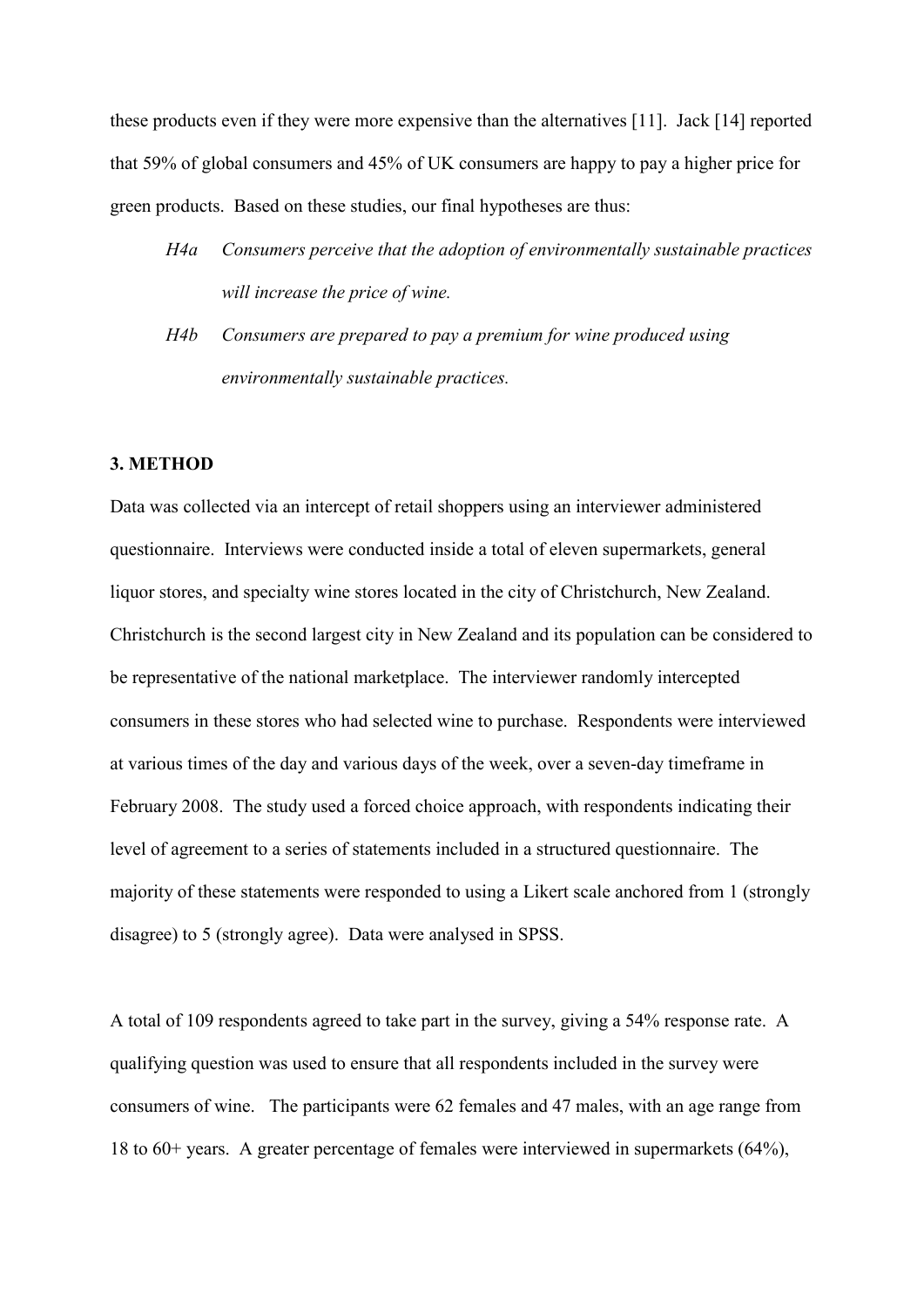whilst male respondents were more prevalent in the specialty wine stores (89%). Over 41% of the respondents held an undergraduate or postgraduate degree compared to the national average of 18%; this is consistent with other studies which have reported that wine consumers have a higher than average level of education.

### **4. RESULTS**

Over 75% of respondents indicated that they would prefer to drink wines that had been produced using environmentally sustainable practices (see Figure 1). Only a small number of respondents (4.6%) had no such preference for environmentally sustainable wines. Although previous research had suggested that New Zealand consumers would not have a strong preference for green products, this result provides very strong support for H1a.



**Figure 1. Consumer preference for drinking sustainably produced wines**

The results illustrated in Figure 2 show that just over 72% of respondents indicated an intention to purchase an environmentally sustainable wine over one of similar price and quality which had been produced using conventional viticultural practices. Only 11% of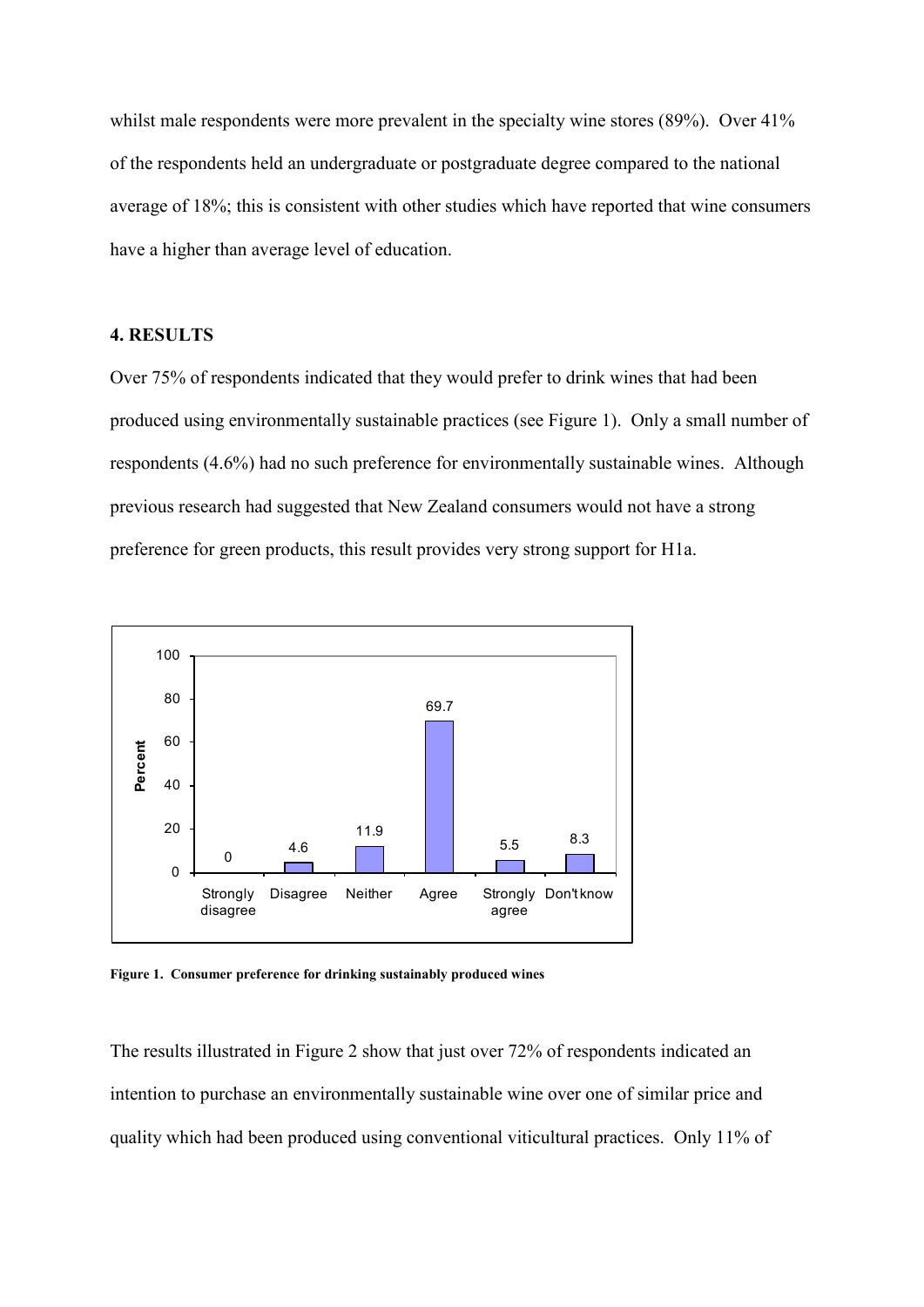respondents had no intention to purchase sustainable wine ahead of a similar conventional product, thus providing strong support for H1b.



**Figure 2. Consumer intentions to purchase sustainably produced wines over conventional wines**

Consumer desire for some form of eco-labelling to distinguish sustainably produced wines is illustrated in Figure 3. Almost 93% of respondents wished to see some form of labelling to inform them about wines that have been produced using environmentally sustainable practices, thus providing strong support for H2.

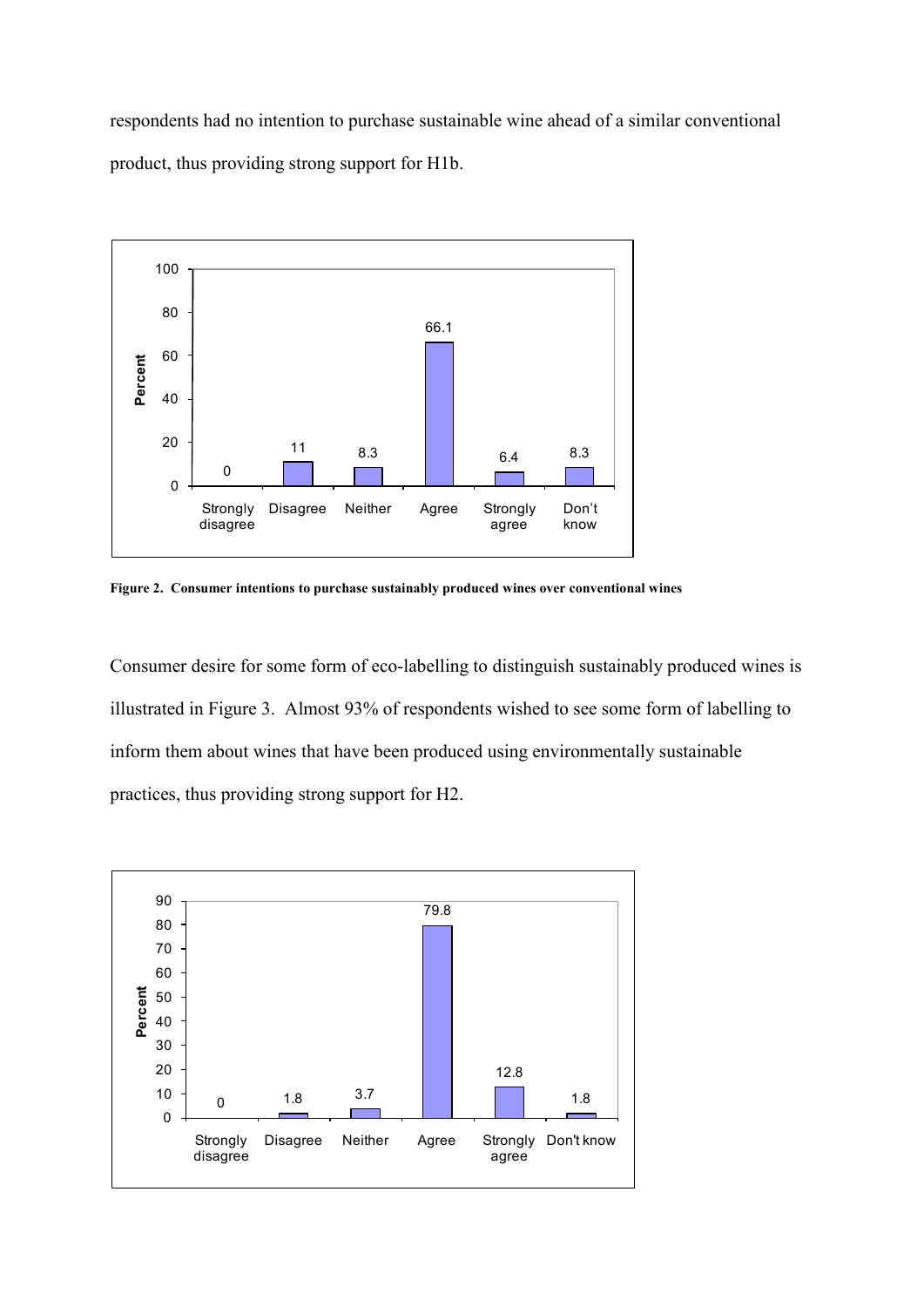Figure 4 illustrates consumer perceptions regarding the effects of environmentally sustainable production practices on wine quality. The majority of respondents (53%) believed that producing wines through environmentally sustainable practices would result in no change to wine quality, thus partially supporting H3. Interestingly, a noteworthy 37% of respondents believed that quality would actually increase if sustainable practices were used to produce wine.



**Figure 4. Consumer perceptions of the effects of sustainable practices on wine quality**

In terms of wine price, a clear majority of respondents (almost 82%) believed that switching to environmentally sustainable practices would result in an increased price for wine (see Figure 5). This result provides strong support for H4a.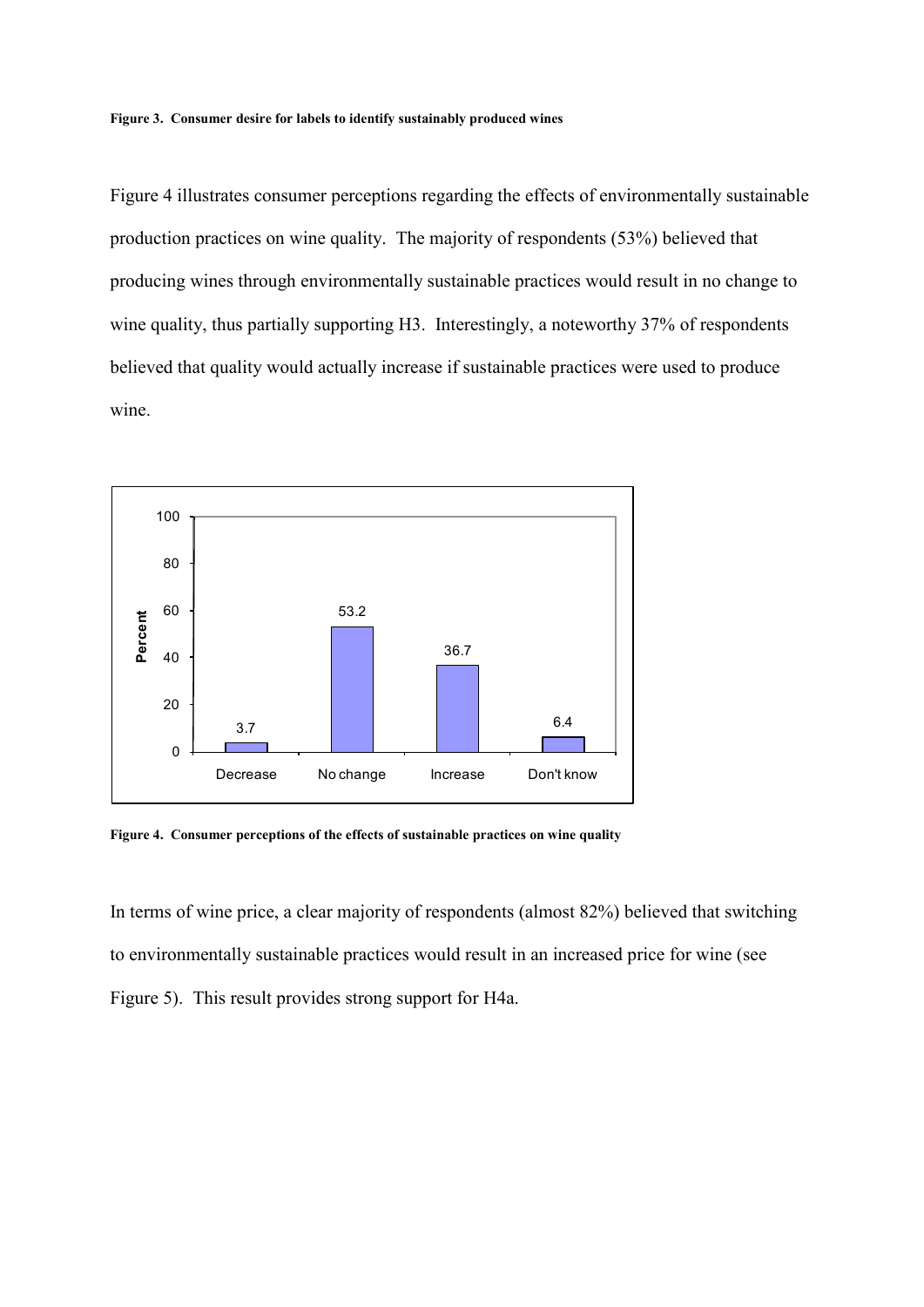

**Figure 5. Consumer perceptions of the effects of sustainable practices on wine price** 

The results also provide support for H4b, in that around 73% of respondents indicated that they would be prepared to pay more for an environmentally sustainable wine (see Figure 6). Around a third of respondents were prepared to pay a premium of up to 5% for sustainably produced wines, whilst another third were prepared to pay between 6 to 11% more for such products.

![](_page_11_Figure_3.jpeg)

**Figure 6. Consumer willingness to pay more for a sustainably produced wine**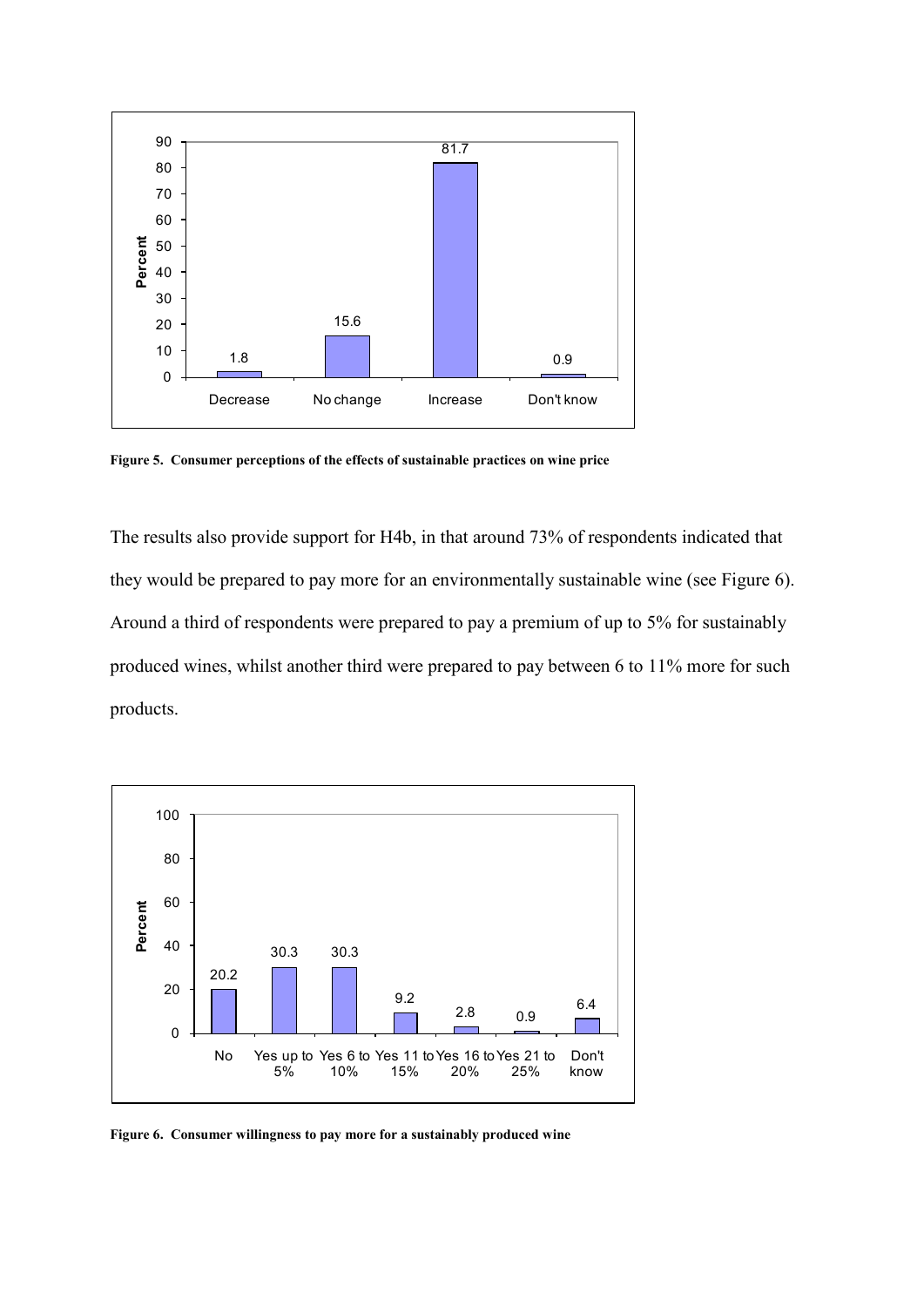### **5. DISCUSSION**

The results clearly indicate that consumers have a preference for wines which have been produced using environmentally sustainable practices and are labelled as such. This finding provides support for previous studies which have reported that consumers are becoming increasingly concerned with environmental and health issues associated with conventional production practices [6,7,8,]. Brugarolas Molla-Bauza et al. [7] suggested that environmental and health factors are especially important during consumer food purchasing decisions; it is likely that a consumer who is concerned by the quality and safety of the food products they consume, would be equally concerned by the quality and safety of wine products which are also ingested.

The preference for sustainable wines reported in this study suggests that a significant consumer demand exists in the New Zealand marketplace for such products. This result provides support for other studies which have reported an increased consumer demand for green products [6,9,10,11] and for wine specifically [4,12].

This study had anticipated that New Zealand consumers would be less strongly influenced by environmental concerns because, unlike their European counterparts, they have not been exposed to any recent food safety or quality scares. Previous researchers had also suggested that the green movement is considerably less developed in countries such as New Zealand [6] and that there is less demand for environmentally friendly products in the New Zealand market compared to overseas markets [26]. Whilst New Zealand markets itself and its products using a 'clean and green' image, the strength of the consumers preference for environmentally sustainable wine was nevertheless somewhat of a surprise. Whilst these findings suggest that the adoption of environmentally sustainable practices by New Zealand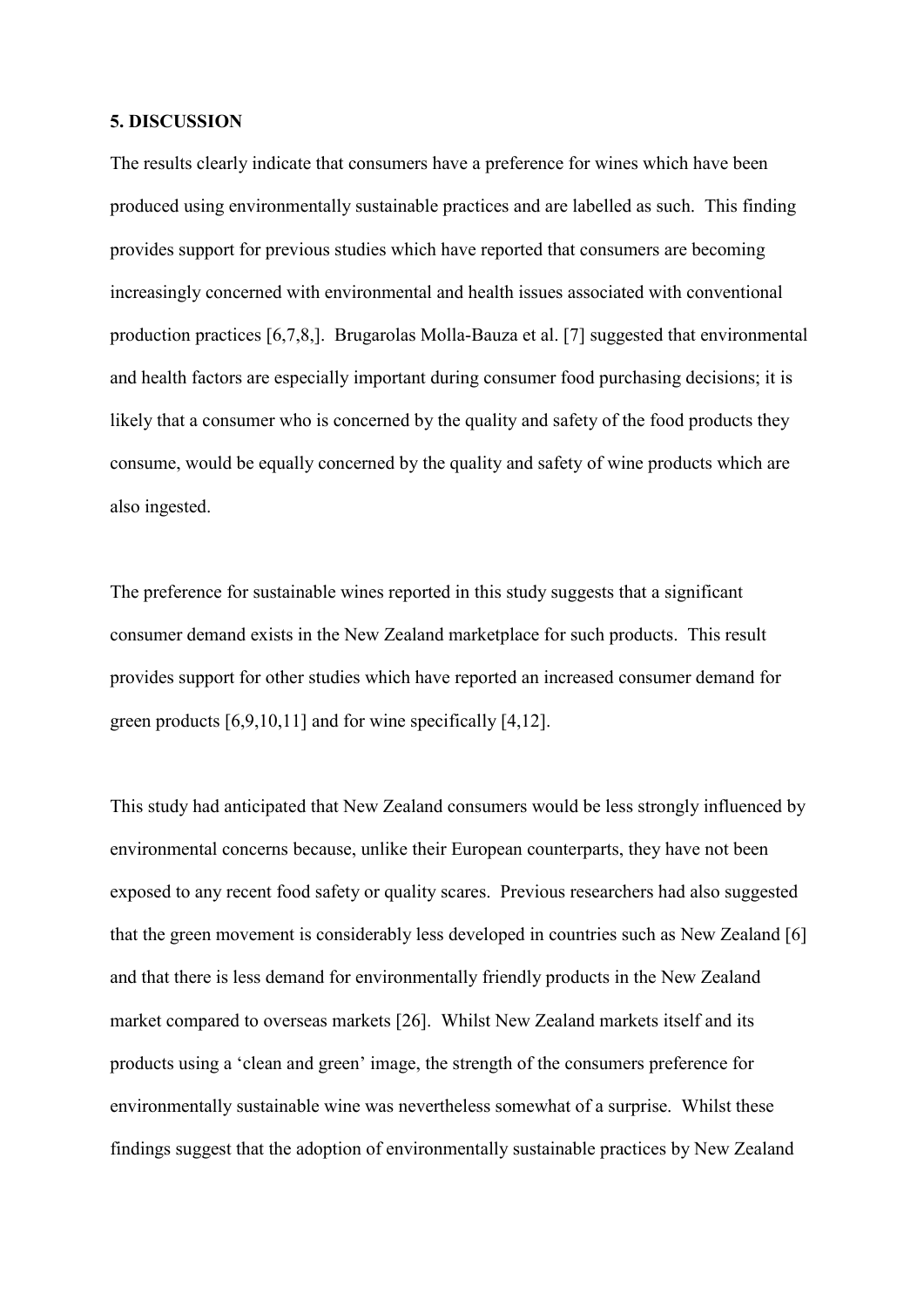wineries may result in significant benefits in the local market, they also suggest that the competitive advantage gained in major export markets could be even greater.

A majority of consumers wished to see information about production practices on the labels of environmentally sustainable wines. This result provides support for D'Souza et al. [11] who claimed that consumers have a demand for environmental product information. Phillips [20] reported that around half of all American consumers seek out environmental labelling on products; the findings of this study indicate an even stronger demand amongst New Zealand wine consumers for the provision of information pertaining to environmentally sustainable production practices. Again, this demand for information is likely to be even greater amongst consumers in the Northern Hemisphere wine markets. Vermeir and Verbeke [8] revealed that consumers with higher environmental involvement were more likely to purchase sustainable products and suggested that the level of involvement could be increased through the provision of information from green producers. Stisser [9] noted that 54% of consumers believe company claims about their environmental initiatives. This rating is twice as high as consumer belief in general advertising claims. Environmental labelling may thus be a key tool in achieving green product positioning and differentiation in a highly competitive global wine market.

More than half of the wine consumers perceived that wine quality would not change with the adoption of sustainable practices, whilst more than a third of consumers felt that the quality of wine would actually improve if sustainable practices were adopted. Fewer than 4% of consumers believed that wine quality would decrease if sustainable production practices were utilised. This finding suggests that consumer perceptions of the quality of sustainable wines is much higher than has been reported previously; Peattie [16] reported that a third of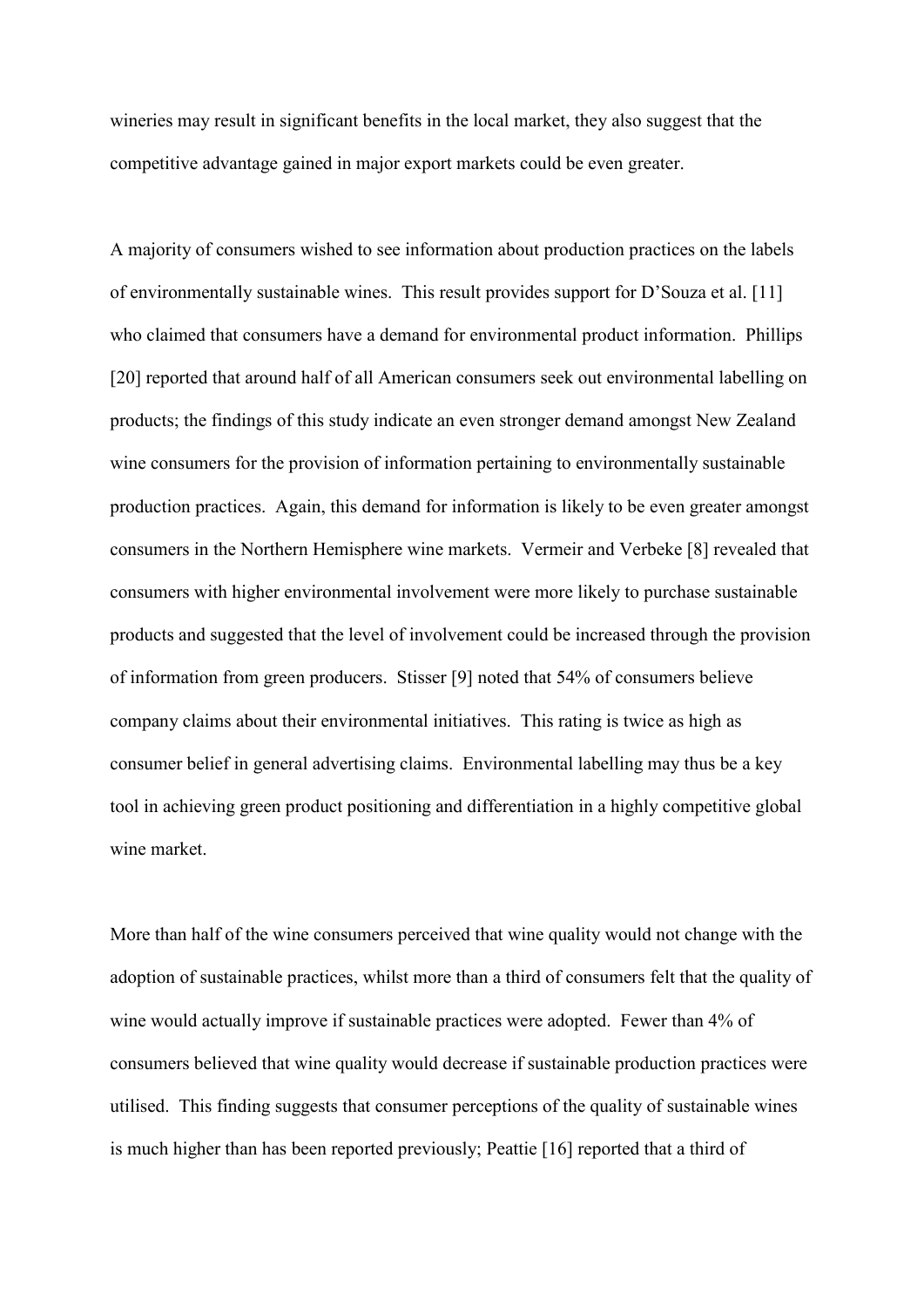American consumers perceived green products to be technically inferior, whilst D'Souza et al. [11] reported that a quarter of Australians perceived green products to be of lower quality. It is not clear whether consumer views regarding the quality of green products has improved over time, or whether the differences in these results is due to this study's specific focus on wine as a product. This result implies that marketplace risks associated with the adoption of environmentally sustainable production practices by wineries are insignificant; the majority of consumers perceive that the quality of wines produced using these practices will remain the same or will improve.

Whilst consumers generally perceived that sustainable wines would be more expensive than conventional alternatives, about 80% indicated that they were willing to pay a higher price. These findings provide support for those researchers reporting that consumers are willing to pay more for green products in general [11,14] and for wine in particular [7].

Saunders et al. [10] judged that those organisations which have a focus on sustainability tended to outperform those that do not. Nowak and Washburn [23] suggested that product differentiation, competitive advantage and increased sales could be achieved by wineries through the adoption of environmentally focused practices. Other authors have also noted that having a positive environmental image can be a benefit internationally to a company or a specific brand [9]. In their insight into the future of the international wine industry, Bisson et al. [24] suggested that producers will need to be environmentally sustainable stewards as this will act as a strong influence on consumer purchase decisions, especially amongst typically well educated and affluent wine consumers. However, a competitive advantage can only be gained in the marketplace if companies tell their consumers' about their environmental focus, and this study has clearly identified that consumers have a desire for informational labels.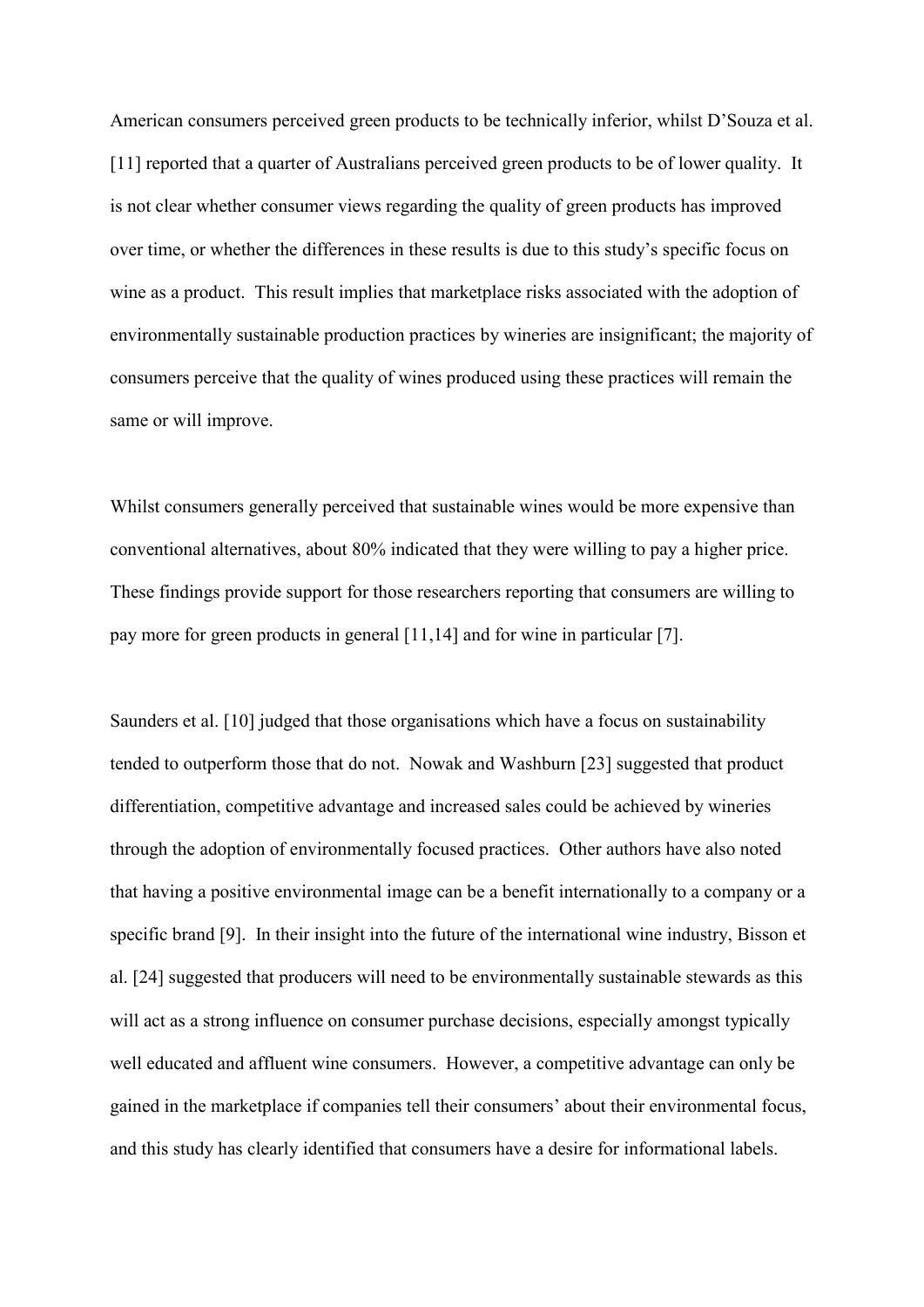As others have previously noted, the New Zealand wine industry promotes itself as a producer of premium quality wines to niche markets, and frequently trades on the "clean, green" image of the nation itself [3]. This research has demonstrated that the adoption of environmentally sustainable practices by New Zealand wineries may result in a competitive advantage in the marketplace. Consumers have a preference for sustainably produced wines, thus indicating that they view these products as having a clear point of difference from other conventionally produced wines. Product differentiation and the enhancement of New Zealand as a clean, green producer of wine can only serve to increase the success of the industry across both its local and export markets.

The findings of this study are limited by the type of sampling procedure and by the single geographical location. Further data collection in additional New Zealand cities may be needed in order to confirm that these results are generalisable across the entire wine purchasing population. Likewise, the suggestion that consumer views regarding sustainable wines would be even stronger in our major export wine markets can only be confirmed by extending this study into countries such as Australia, the UK, Canada and the US. A final limitation is that many previous environmental studies have reported that consumers have an attitude-behaviour gap; in other words, the attitudes or beliefs that they report in studies are often a poor indicator of their actual marketplace purchase behaviour [8,25]. This study has identified consumer preferences and purchase intentions regarding sustainably produced wines, but has not examined actual consumer wine purchasing behaviour. Subsequent studies should thus seek to document a connection between consumer attitudes towards sustainable wines and actual purchase behaviour.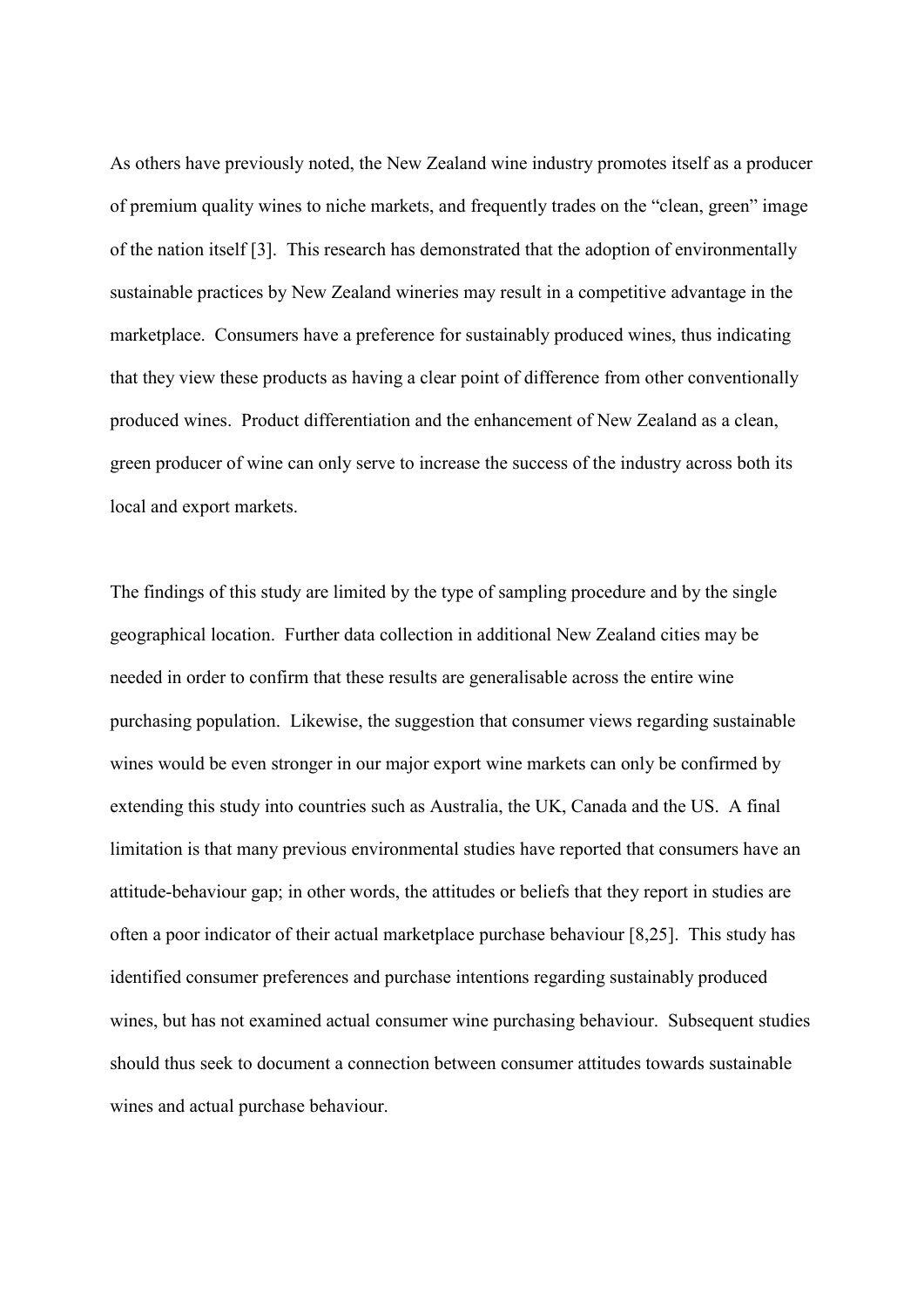## **ACKNOWLEDGMENT**

This study was funded by the Faculty of Commerce, Lincoln University and the Foundation

for Research, Science and Technology via research grant LINX0303 Ecosystems Services.

### **REFERENCES**

[1] Meister, A. D. (2002). New Zealand. In F. Brouwer & D. E. Ervin (Eds.), *Public concerns, environmental standards and agricultural trade*. New York: CABI Publishing. [2] Ellison, K. (2008). The science of sustainable wine. *Frontiers in Ecology and the Environment, 6*(1), 56.

[3] Hughey, K. F. D., Tait, S V. & O'Connell, M. J. (2005). Qualitative evaluation of three 'environmental management systems' in the New Zealand wine industry. *Journal of Cleaner Production, 13*, 1175-1187.

[4] Sharples, L. (2000). Organic wines - the UK market: A shift from 'niche market' to 'mainstream' position? *International Journal of Wine Marketing, 12*(1), 30-41.

[5] Bhaskaran, S., Polonsky, M., Cary, J., & Fernandez, S. (2006). Environmentally sustainable food production and marketing. *British Food Journal, 108*(8), 677-690.

[6] Lyons, K., Burch, D., Lawrence, G., & Lockie, S. (2004). Contrasting paths of corporate greening in Antipodean agriculture: Organics and green production. In K. Jansen & S. Vellema (Eds.), *Agribusiness and society: Corporate responses to environmentalism, market opportunities and public regulation*. New York: Zed Books.

[7] Brugarolas Molla-Bauza, M., Martinez-Carrasco Martinez, L., Martinez Poveda, A., & Rico Perez, M. (2005). Determination of the surplus that consumers are willing to pay for an organic wine. *Spanish Journal of Agricultural Research, 3*(1), 43-51.

[8] Vermeir, I., & Verbeke, W. (2006). Sustainable food consumption: Exploring the consumer "attitude-behavioural intention" gap. *Journal of Agricultural and Environmental Ethics, 19*, 169-194.

[9] Stisser, P. (1994). A deeper shade of green. *American Demographics, 16*(3), 24-29. [10] Saunders, C., Allison, G., & Wreford, A. (2004). *Food market and trade risks*.

Wellington: Parliamentary Commissioner for the Environment.

[11] D'Souza, C., Taghian, M., & Lamb, P. (2006). An empirical study on the influence of environmental labels on consumers. *Corporate Communications, 11*(2), 162-173.

[12] Williams, A. (1992). The growth of organic wine in the UK market. *Australian and New Zealand Wine Industry Journal, May*, 82-83.

[13] Scott, J. (2007). The impact of ethical consumers for Australian wine. *Australian and New Zealand Wine Industry Journal, 22*(4), 40-44.

[14] Jack, L. (2008). Green: Turning green into gold. *Marketing Week*, November 6, 29. [15] Adrian, M., & Dupre, K. (1994). The environmental movement: A status report and

implications for pricing. *S. A. M. Advanced Management Journal, 59*(2), 35-40.

[16] Peattie, K. (2001). Golden goose or wild goose? The hunt for the green consumer. *Business Strategy and the Environment, 10*(4), 187-199.

[17] Marshall, R. S., Cordano, M. & Silverman, M. (2005). Exploring individual and institutional drivers of proactive environmentalism in the US wine industry. *Business Strategy and the Environment, 14*(2), 92-109.

[18] Warner, K. D. (2007). The quality of sustainability: Agroecological partnerships and the geographic branding of California winegrapes. *Journal of Rural Studies, 23*, 142-155.